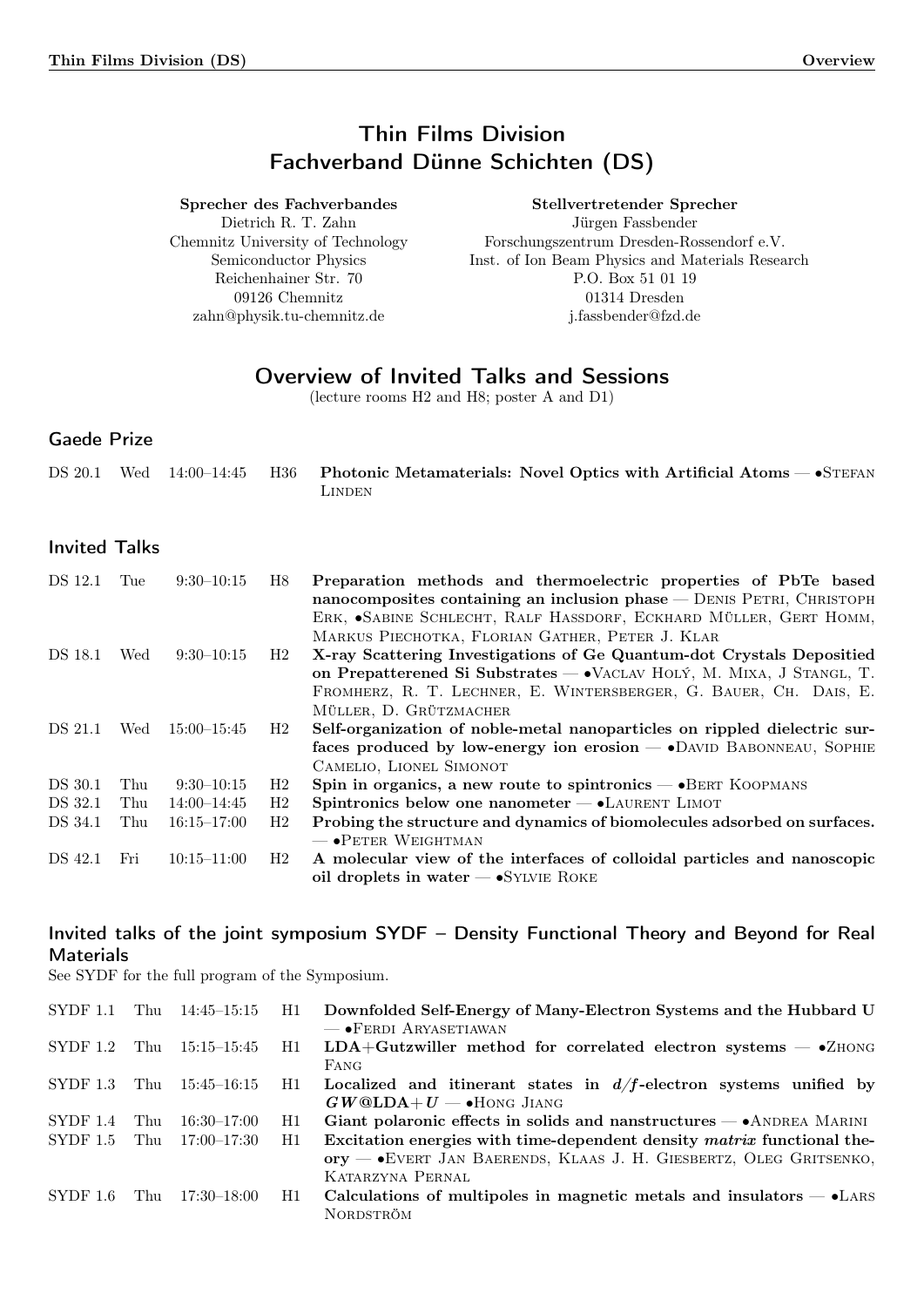#### Invited talks of the joint symposium SYNT – Nanotribology

See SYNT for the full program of the Symposium.

| <b>SYNT 1.1</b> | Fri | $10:15 - 10:45$ | H1. | Atomic friction under ultrahigh vacuum conditions $-$ •ERNST MEYER,             |
|-----------------|-----|-----------------|-----|---------------------------------------------------------------------------------|
|                 |     |                 |     | ENRICO GNECCO, PASCAL STEINER, GREGOR FESSLER, SASCHA KOCH, THILO               |
|                 |     |                 |     | GLATZEL, ALEXIS BARATOFF, MIRCIN KISIEL, URS GYSIN, AKSHATA RAO,                |
|                 |     |                 |     | SHIGEKI KAWAI, SABINE MAIER                                                     |
| SYNT 1.2        | Fri | $10:45 - 11:15$ | H1. | Layering and Squeeze-out Damping in Confined Liquid Films $\rightarrow$ FRIEDER |
|                 |     |                 |     | <b>MUGELE</b>                                                                   |
| <b>SYNT 1.3</b> | Fri | $11:15-11:45$   | H1. | Wear on the nanoscale: mechanisms and materials $-$ • $BERND$ GOTS-             |
|                 |     |                 |     | MANN, MARK A. LANTZ, HARISH BHSKARAN, ABU SEBASTIAN, UTE DRECHSLER,             |
|                 |     |                 |     | MICHEL DESPONT, YUN CHEN, KUMAR SRIDHARAN, PAPOT JAROENAPIBAL,                  |
|                 |     |                 |     | ROBERT CARPICK                                                                  |
| SYNT 1.4        | Fri | $11:45 - 12:15$ | H1. | Friction at the Nanoscale: Insights from Atomistic Simulations –                |
|                 |     |                 |     | •IZABELA SZLUFARSKA, YIFEI MO, YUN LIU, MANEESH MISHRA                          |
| <b>SYNT 1.5</b> | Fri | $12:15 - 12:45$ | H1. | The friction of wrinkles $-\bullet$ MARTIN H. MÜSER, HAMID MOHAMMADI            |
| <b>SYNT 1.6</b> | Fri | $12:45-13:15$   | H1  | Influence of humidity on nano- and micromechanical contact adhesion —           |
|                 |     |                 |     | $\bullet$ HANS-JÜRGEN BUTT                                                      |

### Invited talks of the joint symposium SYGN – Spin-Orbit Coupling and Spin Relaxation in Graphene and Carbon Nanotubes

See SYGN for the full program of the Symposium.

| SYGN 1.1 | Mon | $14:00 - 14:35$ | H1 | Models for spin-orbit coupling in graphene $-$ • FRANCISCO GUINEA               |
|----------|-----|-----------------|----|---------------------------------------------------------------------------------|
| SYGN 1.2 | Mon | $14:35 - 15:10$ | H1 | Spin-orbit coupling and spin relaxation in carbon nanotube quantum              |
|          |     |                 |    | $dots \leftarrow$ FERDINAND KUEMMETH                                            |
| SYGN 1.3 | Mon | $15:10-15:45$   | H1 | Spin-orbit interaction in carbon nanotubes probed in pulsed magnetic            |
|          |     |                 |    | fields — SUNGHO JHANG, MAGDALENA MARGANSKA, YURII SKOURSKI, DO-                 |
|          |     |                 |    | MINIK PREUSCHE, BENOIT WITKAMP, MILENA GRIFONI, HERRE VAN DER                   |
|          |     |                 |    | ZANT, JOACHIM WOSNITZA, CHRISTOPH STRUNK                                        |
| SYGN 1.4 | Mon | $16:00 - 16:35$ | H1 | Wigner molecules and spin-orbit coupling in carbon-nanotube quantum             |
|          |     |                 |    | $dots \leftarrow$ Massimo Rontani                                               |
| SYGN 1.5 | Mon | $16:35 - 17:10$ | H1 | Spin relaxation and decoherence in graphene quantum dots $-\bullet$ GUIDO       |
|          |     |                 |    | <b>BURKARD</b>                                                                  |
| SYGN 1.6 | Mon | $17:10 - 17:45$ | H1 | Spin transport in graphene field effect transistors $\rightarrow$ BART VAN WEES |

Invited talks of the joint symposium SYPN – Polarization Field Control in Group III-Nitrides See SYPN for the full program of the Symposium.

| <b>SYPN 1.1</b> | Thu | $9:30-10:00$    | H1 | Growth and applications of N-polar $(A, Ga, In)N$ – STACIA KELLER,                                                                      |
|-----------------|-----|-----------------|----|-----------------------------------------------------------------------------------------------------------------------------------------|
|                 |     |                 |    | UMESH K MISHRA                                                                                                                          |
| <b>SYPN 1.2</b> | Thu | $10:00-10:30$   | H1 | Green light-emitting diodes and laser heterostructures on semi-polar                                                                    |
| <b>SYPN 1.3</b> | Thu | $10:30-11:00$   | H1 | $GaN(11-22)/sapphire$ substrates $- \bullet$ ANDRE STRITTMATTER<br>Pros and cons of green InGaN lasers on polar GaN substrates $-$ •UWE |
|                 |     |                 |    | STRAUSS, ADRIAN AVRAMESCU, TERESA LERMER, JENS MÜLLER, CHRISTOPH                                                                        |
|                 |     |                 |    | EICHLER, STEPHAN LUTGEN                                                                                                                 |
| <b>SYPN 1.4</b> | Thu | $11:15-11:45$   | H1 | Molecular beam epitaxy as a method for the growth of free-standing                                                                      |
|                 |     |                 |    | zinc-blende GaN layers and substrates. $\sim$ •SERGEI NOVIKOV, THOMAS                                                                   |
|                 |     |                 |    | FOXON, ANTHONY KENT                                                                                                                     |
| <b>SYPN 1.5</b> | Thu | $11:45 - 12:15$ | H1 | Three-dimensional GaN for semipolar light emitters $-$ •Thomas WUN-                                                                     |
|                 |     |                 |    | DERER, FRANK LIPSKI, STEPHAN SCHWAIGER, FERDINAND SCHOLZ, MARTIN                                                                        |
|                 |     |                 |    | FENEBERG, KLAUS THONKE, ANDREY CHUVILIN, UTE KAISER, SEBASTIAN                                                                          |
|                 |     |                 |    | METZNER, FRANK BERTRAM, JÜRGEN CHRISTEN, CLEMENS VIERHEILIG, UL-                                                                        |
|                 |     |                 |    | RICH SCHWARZ                                                                                                                            |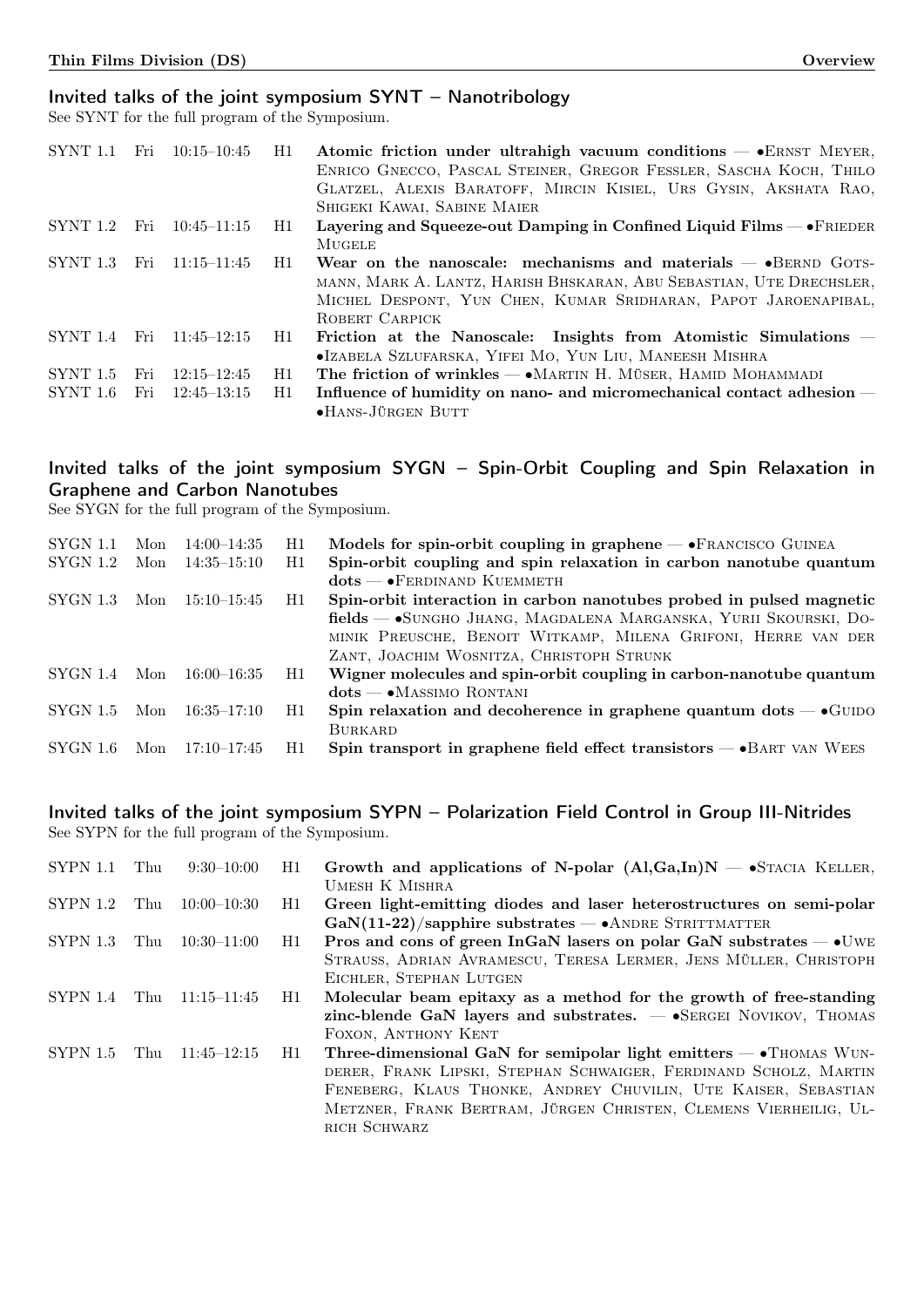| <b>Topical Talks</b> |            |                                    |                                  |                                                                                                                                                                                                                                                                                                                                 |
|----------------------|------------|------------------------------------|----------------------------------|---------------------------------------------------------------------------------------------------------------------------------------------------------------------------------------------------------------------------------------------------------------------------------------------------------------------------------|
| <b>DS</b> 1.1        | Mon        | $10:15 - 10:45$                    | $_{\rm H2}$                      | Tunable Hollow Waveguides and Their Device Applications – • FUMIO<br>KOYAMA                                                                                                                                                                                                                                                     |
| <b>DS</b> 1.2        | Mon        | $10:45 - 11:15$                    | H2                               | Self-organized quantum dots as single and entangled photon emitters<br>— • ERIK STOCK, WALDEMAR UNRAU, ANATOL LOCHMANN, JAN AMARU TÖF-<br>FLINGER, ANDREI SCHLIWA, IRINA OSTAPENKO, MURAT ÖZTÜRK, SVEN RODT,<br>TILL WARMING, ASKHAT K. BAKAROV, ALEKSANDR I. TOROPOV, ILIA A. DERE-<br>BEZOV, VLADIMIR HAISLER, DIETER BIMBERG |
| <b>DS</b> 1.3        | Mon        | $11:15 - 11:45$                    | H2                               | Nanostructures for Novel Quantum Cascade Structures $ \bullet$ K. UNTER-<br>RAINER, W. PARZ, T. MOLDASCHL, A. BENZ, G. FASCHING, A.M. ANDREWS,<br>G. STRASSER                                                                                                                                                                   |
| <b>DS</b> 1.4        | Mon        | $11:45 - 12:15$                    | H2                               | Quantum dot single-photon sources $ \bullet$ PETER MICHLER                                                                                                                                                                                                                                                                      |
| <b>DS</b> 1.5        | Mon        | $12:15 - 12:45$                    | H2                               | The Two Conflicting Narratives of Metal-Optics — ELI YABLONOVITCH                                                                                                                                                                                                                                                               |
| <b>DS</b> 1.6        | Mon        | $12:45 - 13:15$                    | H <sub>2</sub>                   | <b>Fundamental formulation of nanoplasmonic lasers — •SHUN CHUANG</b>                                                                                                                                                                                                                                                           |
| DS 2.1               | Mon        | $14:00 - 14:30$                    | H2                               | High performance lasers realised by advanced nanofabrication technolo-<br>$gies$ $\rightarrow$ JOHANN PETER REITHMAIER                                                                                                                                                                                                          |
| DS 2.2               | Mon        | $14:30 - 15:00$                    | H2                               | High-brightness edge-emitting semiconductor lasers based on con-<br>cepts of photonic band crystal and titled wave lasers $ \bullet$ VLADIMIR<br>KALOSHA, THORSTEN KETTLER, KRISTIAN POSILOVIC, DANIEL SEIDLITZ, VI-<br>TALY SHCHUKIN, NIKOLAY LEDENTSOV, DIETER BIMBERG                                                        |
| DS 2.3               | Mon        | $15:00 - 15:30$                    | H2                               | Semiconductor optical amplifiers (SOA) for linear and nonlinear appli-<br>cations - WOLFGANG FREUDE, RENÉ BONK, THOMAS VALLAITIS, ANDREJ<br>MARCULESCU, AMITA KAPOOR, CHRISTIAN MEUER, DIETER BIMBERG, ROMAIN<br>BRENOT, FRANÇOIS LELARGE, GUANG-HUA DUAN, JUERG LEUTHOLD                                                       |
| DS 2.4               | Mon        | $15:30 - 16:00$                    | H <sub>2</sub>                   | Controlling light on the Nanoscale - NIKOLAY ZHELUDEV                                                                                                                                                                                                                                                                           |
| DS 2.5               | Mon        | $16:15 - 16:45$                    | H2                               | New developments of high power LEDs and challenges in lighting appli-<br>$cations$ - CHRISTIAN FRICKE                                                                                                                                                                                                                           |
| <b>DS</b> 2.6        | Mon        | $16:45 - 17:15$                    | H2                               | High speed VCSELs for short reach DATACOM applications $- \bullet$ ALEX<br>MUTIG, JAMES LOTT, SERGEY BLOKHIN, GERRIT FIOL, ALEXEY NADTOCHIY,<br>VITALY SHCHUKIN, NIKOLAI LEDENTSOV, DIETER BIMBERG                                                                                                                              |
| <b>DS 2.7</b>        | Mon        | $17:15 - 17:45$                    | H <sub>2</sub>                   | Long-Wavelength Vertical-Cavity Surface-Emitting Lasers with a High-<br>Contrast Grating - NERNER HOFMANN                                                                                                                                                                                                                       |
| DS 14.1              | Tue        | $14:00 - 14:30$                    | H8                               | Thermal Conductivity of Thermoelectric Materials Embedded with<br>Nanoparticles - • YEE KAN KOH, DAVID CAHILL                                                                                                                                                                                                                   |
| <b>DS</b> 19.1       | Wed        | $10:30 - 11:00$                    | H <sub>2</sub>                   | Glancing angle deposition: Preparation, properties, and application of<br>micro- and nanostructured thin films - • BERND RAUSCHENBACH, CHRISTIAN<br>PATZIG, JENS BAUER, CHINMAY KHARE                                                                                                                                           |
| DS 19.7<br>DS 22.1   | Wed<br>Wed | $12:15 - 12:45$<br>$16:00 - 16:30$ | H2<br>H <sub>2</sub>             | Synthesis of Nanostructured Films by Self-organization — • HANS HOFSÄSS<br>Self-organization during the growth of phase-separated nanostructured                                                                                                                                                                                |
| DS 22.5              | Wed        | $17:15 - 17:45$                    | H <sub>2</sub>                   | thin $\operatorname{films} \operatorname{\mathbf{-}}\bullet \operatorname{GINTAUTAS}$ ABRASONIS<br>Self-organization and molecular diffusion processes in organic thin film                                                                                                                                                     |
|                      |            |                                    |                                  | $growth \longrightarrow$ CHRISTIAN TEICHERT                                                                                                                                                                                                                                                                                     |
| DS 31.1<br>DS 31.2   | Thu<br>Thu | $10:30 - 11:00$<br>$11:00-11:30$   | H <sub>2</sub><br>H <sub>2</sub> | Spintronics with Organic Semiconductors $ \bullet$ V. ALEK DEDIU<br>Muon measurements of spin transport and dynamics in organic semicon-                                                                                                                                                                                        |
|                      |            |                                    |                                  | ductors - $\bullet$ ALAN DREW                                                                                                                                                                                                                                                                                                   |
| DS 31.6              | Thu        | $12:15 - 12:45$                    | H <sub>2</sub>                   | Role of the van der Waals interaction on the adsorption of organic<br>molecules on surfaces $- \bullet$ NICOLAE ATODIRESEI                                                                                                                                                                                                      |
| DS 33.1              | Thu        | $15:00 - 15:30$                    | H <sub>2</sub>                   | Spin-dependent tunneling through a single molecule with intramolecular<br>resolution - • ROLAND WIESENDANGER                                                                                                                                                                                                                    |
| DS 33.2              | Thu        | $15:30 - 16:00$                    | H <sub>2</sub>                   | Tunneling through magnetic molecules: what can we learn from the mas-<br>ter equation? - . CARSTEN TIMM, FLORIAN ELSTE, BINHE WU                                                                                                                                                                                                |
| DS 35.1              | Thu        | $17:15 - 17:45$                    | H <sub>2</sub>                   | Surface enhanced infrared spectroscopy - pushing the detection limit to-<br>wards zeptomolar sensitivity - • FRANK NEUBRECH, DANIEL WEBER, JÖRG<br>BOCHTERLE, ANNEMARIE PUCCI                                                                                                                                                   |
| DS 35.5              | Thu        | $18:30\!\!-\!\!19:00$              | H2                               | Infrared spectroscopic ellipsometry for the in-situ investigation of re-<br>sponsive polymer brushes - • DENNIS AULICH, EVA BITTRICH, KLAUS-JOCHEN<br>EICHHORN, PETRA UHLMANN, MANFRED STAMM, MARTIN BRÜCHER, ROLAND<br>HERGENRÖDER, OLHA HOY, IGOR LUZINOV, NORBERT ESSER, KARSTEN HIN-<br>$\mathop{\rm RICHS}$                |
| DS 43.1              | Fri        | $11:15 - 11:45$                    | $_{\rm H2}$                      | High resolution studies of bio-molecules using TERS - VOLKER DECKERT                                                                                                                                                                                                                                                            |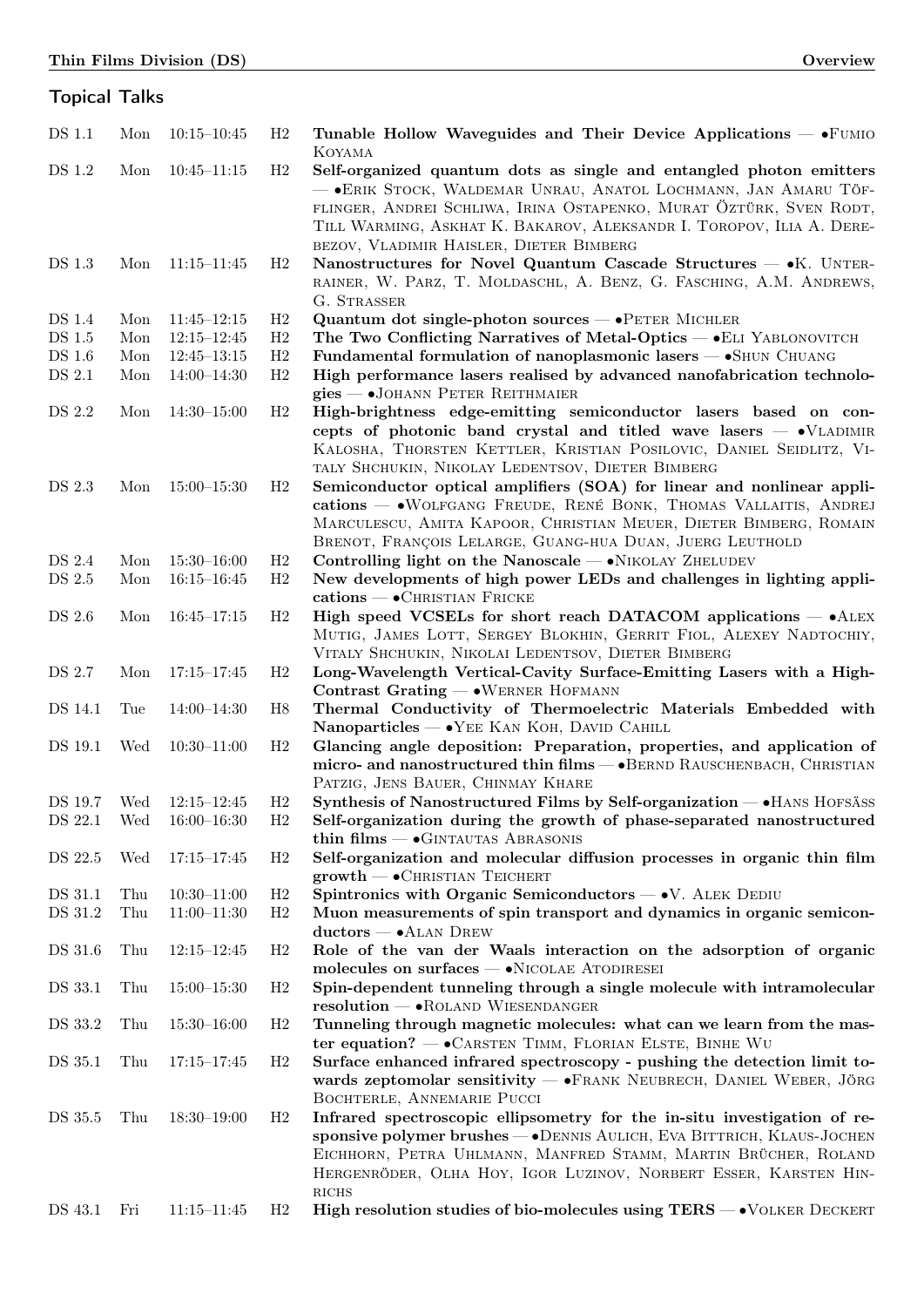| DS 43.4<br>Fri  |     | H2<br>$12:15 - 12:45$ |                | Molecular orientation in phthalocyanine films assessed by combined op-<br>tical and magneto-optical investigations - • GEORGETA SALVAN, MICHAEL<br>FRONK, BJÖRN BRÄUER, DIETRICH R. T. ZAHN, OLIVER G. SCHMIDT, JENS                                                                                      |
|-----------------|-----|-----------------------|----------------|-----------------------------------------------------------------------------------------------------------------------------------------------------------------------------------------------------------------------------------------------------------------------------------------------------------|
| DS 43.8<br>Fri  |     | $13:30 - 14:00$<br>H2 | <b>KORTUS</b>  | In-silico optimization of function and emissive properties of Silicon<br>$nanoparticles \frown$ THOMAS NIEHAUS                                                                                                                                                                                            |
| <b>Sessions</b> |     |                       |                |                                                                                                                                                                                                                                                                                                           |
| $DS 1.1 - 1.6$  | Mon | $10:15 - 13:15$       | H2             | Nanophotonics - Devices I (Focused Session together with<br>HL)                                                                                                                                                                                                                                           |
| DS 2.1-2.7      | Mon | $14:00 - 17:45$       | H2             | Nanophotonics - Devices II (Focused Session together with<br>HL)                                                                                                                                                                                                                                          |
| DS 3.1-3.9      | Mon | $10:15 - 12:30$       | $_{\rm H8}$    | Organic Electronics and Photovoltaics I (Joint Session<br>DS/CPP/HL/O                                                                                                                                                                                                                                     |
| DS 4.1-4.6      | Mon | $14:00 - 15:30$       | $_{\rm H8}$    | Organic Electronics and Photovoltaics II (Joint Session<br>DS/CPP/HL/O                                                                                                                                                                                                                                    |
| $DS 5.1 - 5.6$  | Mon | $15:45 - 17:15$       | H8             | Nanoengineered Thin Films                                                                                                                                                                                                                                                                                 |
| DS 6.1-6.7      | Mon | $16:00 - 17:45$       | H15            | [HL] Organic Semiconductors: Solar Cells (Joint Session<br>DS/CPP/HL/O                                                                                                                                                                                                                                    |
| DS 7.1-7.9      | Mon | $10:15 - 12:45$       | H3             | [MA] Multiferroics I (Joint Session of MA/DF/KR/DS)                                                                                                                                                                                                                                                       |
| DS 8.1-8.14     | Mon | $14:00 - 17:45$       | H3             | [MA] Multiferroics II (Joint Session of MA/DF/KR/DS)                                                                                                                                                                                                                                                      |
| DS 9.1-9.53     | Mon | $15:00 - 17:30$       | Poster D1      | Synthesis of Nanostructured Films by Self-<br>Poster:<br>organization, Thermoelectric Thin Films and Nanostruc-<br>tures, High-k and Low-k Dielectrics, Layer Deposition Pro-<br>cesses, Layer Growth, Layer Properties, Application of Thin<br>Films, Surface Modification, Hard and Superhard Coatings, |
|                 |     |                       |                | <b>Metal Layers</b>                                                                                                                                                                                                                                                                                       |
| DS 10.1-10.10   | Tue | $10:30 - 13:00$       | H <sub>2</sub> | Plasmonics and Nanophotonics I (Joint Session DS/O/HL)                                                                                                                                                                                                                                                    |
| DS 11.1-11.6    | Tue | $15:00 - 16:30$       | H <sub>2</sub> | [O] Plasmonics and Nanophotonics II (Joint Session<br>DS/O/HL)                                                                                                                                                                                                                                            |
| DS 12.1-12.1    | Tue | $9:30 - 10:15$        | H8             | <b>Invited Schlecht</b>                                                                                                                                                                                                                                                                                   |
| DS 13.1-13.10   | Tue | $10:30 - 13:00$       | H8             | Thermoelectric Thin Films and Nanostructures I                                                                                                                                                                                                                                                            |
| DS 14.1-14.5    | Tue | $14:00 - 15:30$       | H8             | Thermoelectric Thin Films and Nanostructures II                                                                                                                                                                                                                                                           |
| DS 15.1-15.12   | Tue | $9:30 - 12:45$        | H15            | [HL] Organic Semiconductors: Transistors and OLEDs (Joint<br>Session $DS/CPP/HL/O$                                                                                                                                                                                                                        |
| DS 16.1-16.12   | Tue | $9:30 - 12:45$        | H37            | [CPP] Organic Electronics and Photovoltaics I (Joint Session<br>DS/CPP/HL/O                                                                                                                                                                                                                               |
| DS 17.1-17.10   | Tue | $13:45 - 16:15$       | H37            | [CPP] Organic Electronics and Photovoltaics II (Joint Session<br>DS/CPP/HL/O                                                                                                                                                                                                                              |
| DS 18.1-18.1    | Wed | $9:30-10:15$          | $\rm H2$       | Invited Holy                                                                                                                                                                                                                                                                                              |
| DS 19.1-19.7    | Wed | $10:30 - 12:45$       | H <sub>2</sub> | Synthesis of Nanostructured Films by Self-organization I (Fo-<br>cused Session)                                                                                                                                                                                                                           |
| DS 20.1-20.1    | Wed | $14:00-14:45$         | H36            | Gaede-Prize Talk (Linden, Stefan)                                                                                                                                                                                                                                                                         |
| DS 21.1-21.1    | Wed | $15:00 - 15:45$       | H2             | <b>Invited Babonneau</b>                                                                                                                                                                                                                                                                                  |
| DS 22.1-22.5    | Wed | $16:00 - 17:45$       | $\rm H2$       | Synthesis of Nanostructured Films by Self-organization II<br>(Focused Session)                                                                                                                                                                                                                            |
| DS 23.1-23.6    | Wed | $9:30-11:00$          | $\rm H8$       | High-k and Low-k Dielectrics I (Joint Session DS/DF)                                                                                                                                                                                                                                                      |
| DS 24.1-24.6    | Wed | $11:15 - 12:45$       | H8             | High-k and Low-k Dielectrics II (Joint Session DS/DF)                                                                                                                                                                                                                                                     |
| DS 25.1-25.4    | Wed | $16:00-17:00$         | H8             | <b>Application of Thin Films</b>                                                                                                                                                                                                                                                                          |
| DS 26.1-26.12   | Wed | $9:30 - 12:45$        | H37            | [CPP] Organic Electronics and Photovoltaics III (Joint Ses-<br>sion $DS/CPP/HL/O$                                                                                                                                                                                                                         |
| DS 27.1-27.11   | Wed | $10:30-13:15$         | H32            | [O] Plasmonics and Nanooptics III (Joint Session DS/O/HL)                                                                                                                                                                                                                                                 |
| DS 28.1-28.11   | Wed | $15:00 - 17:45$       | H32            | [O] Plasmonics and Nanooptics IV (Joint Session DS/O/HL)                                                                                                                                                                                                                                                  |
| DS 29.1-29.56   | Wed | $15:00-17:30$         | Poster A       | Poster: Molecular Spintronics, Biomolecular and Functional<br>Organic Layers, Organic Electronics and Photovoltaics, Plas-<br>monics and Nanophotonics, Organic Thin Films, Nanoengi-<br>neered Thin Films, Thin Film Characterisation,                                                                   |
| DS 30.1-30.1    | Thu | $9:30 - 10:15$        | $\rm H2$       | <b>Invited Koopmans</b>                                                                                                                                                                                                                                                                                   |
| DS 31.1-31.6    | Thu | $10:30 - 12:45$       | H2             | Molecular Spintronics - Current Status and Challenges I (Fo-<br>cused Session)                                                                                                                                                                                                                            |

Thin Films Division (DS) Overview Overview Overview Overview Overview Overview Overview Overview Overview Overview Overview Overview Overview Overview Overview Overview Overview Overview Overview Overview Overview Overview